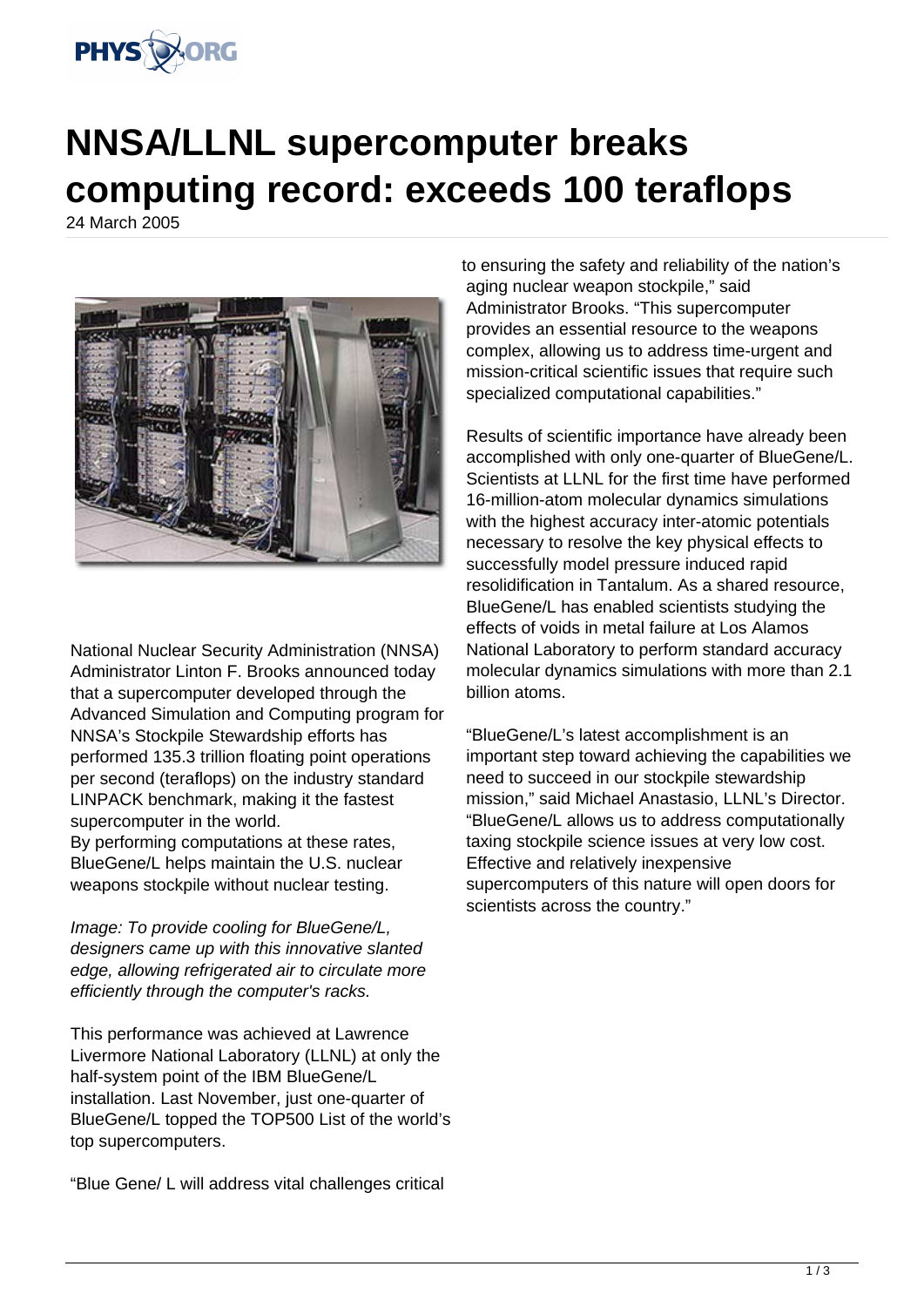



Image above: The unique BlueGene/L "compute card" consists of two nodes, each containing two central processing units (CPUs) including four megabytes of dedicated memory. Also mounted on the circuit board are a memory controller module and nine separate memory chips, similar to those in standard home and office desktop computers.

"This milestone demonstrates our continued commitment to revolutionize the way supercomputers are built and to broaden the kinds of innovative applications we can run on them," said Nick Donofrio, senior vice president of technology and manufacturing at IBM. "BlueGene/L's record-setting performance underscores the power of open standards and collaboration in driving true, meaningful innovation that benefits society."

Established by Congress in 2000, NNSA is a semiautonomous agency within the U.S. Department of Energy responsible for maintaining and enhancing the safety, security, reliability and performance of the U.S. nuclear weapons stockpile without nuclear testing; working to reduce global danger from weapons of mass destruction; providing the U.S. Navy with safe and effective nuclear propulsion; and responding to nuclear and radiological emergencies in the United States and abroad.

Founded in 1952, Lawrence Livermore National Laboratory has a mission to ensure national security and to apply science and technology to the important issues of our time. Lawrence Livermore

National Laboratory is managed for NNSA by the University of California.

Source: Lawrence Livermore National Laboratory